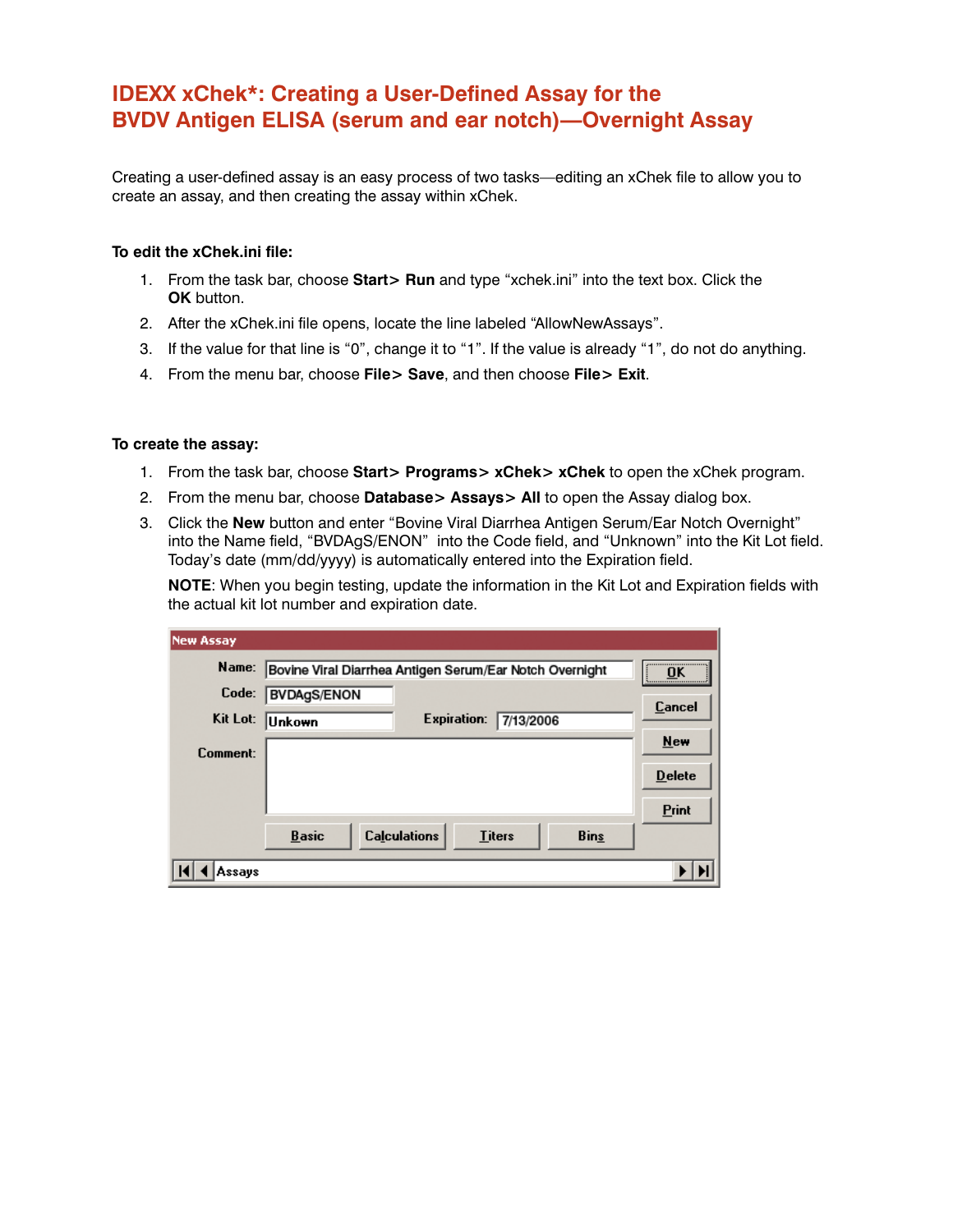- 4. Click the **Basic** button and select or enter the following information for the respective fields:
	- Case Type: Animal Samp Filter: 450 Template: BVDvAgS Vert Ref. Filter: 0 Species: Cattle **Dilution: 0** Technology: ELISA Wells: 1

| <b>New Assay</b>  |                      |                   |      |        |
|-------------------|----------------------|-------------------|------|--------|
| Case Type: Animal |                      | Samp Filter:      | 1450 | OK     |
| Template:         | <b>BVD</b> vAgS Vert | Ref Filter:       | lo   |        |
| Species:          | <b>Cattle</b>        | Dilution: 0       |      | Cancel |
| Technology:       | <b>ELISA</b>         | Wells: $\sqrt{1}$ |      |        |

- 5. Click **OK** to save the settings.
- 6. Click the **Calculations** button and select or enter the following information: Formulas:

"S" Part of Ratio: Sample1 - Negative

"P" Part of Ratio: Positive - Negative

"N" Part of Ratio: None

Blocking Factor: None

First Calculation:

 Variable: S/P Positive Cutoff: 0.39 Suspect Cutoff: 0.299 Comparison: >

| <b>New Assay</b>                                                                                                     |                          |                                                                                                         |             |        |
|----------------------------------------------------------------------------------------------------------------------|--------------------------|---------------------------------------------------------------------------------------------------------|-------------|--------|
| <b>Formulas</b>                                                                                                      |                          |                                                                                                         |             |        |
|                                                                                                                      | "S" Part of Ratio:       | Sample1 - Negative                                                                                      |             | <br>0ĸ |
| "P" Part of Ratio:                                                                                                   |                          | Positive - Negative                                                                                     |             | Cancel |
|                                                                                                                      | "N" Part of Ratio:       |                                                                                                         |             | Reset  |
|                                                                                                                      | <b>Blocking Factor:</b>  |                                                                                                         | <b>None</b> |        |
| <b>First Calculation</b><br>Variable:<br>ls/P<br><b>Positive Cutoff:</b><br>0.39<br><b>Suspect Cutoff:</b><br>10.299 |                          | <b>Second Calculation</b><br>Variable:<br><b>Positive Cutoff:</b><br>lo<br><b>Suspect Cutoff:</b><br>In | None        |        |
|                                                                                                                      | <b>Comparison:</b><br>1> |                                                                                                         | Comparison: | None   |

7. Click **OK** to save these settings and then click the **OK** button to save the assay to the database. You can now test for BVDvAg using the xChek Assay Management System. If you are retesting samples that are in the "gray zone" using the modified Working Detector Reagent, those samples calculations should not be done using xChek software. Please refer to the kit insert for the correct calculation to determine if samples are negative or positive.

**NOTE**: xChek does not evaluate controls or results for validity when you create a user-defined assay. You must evaluate the results from each assay in accordance with good laboratory practices. To evaluate your assay validity, please refer to the insert provided with the test kit.